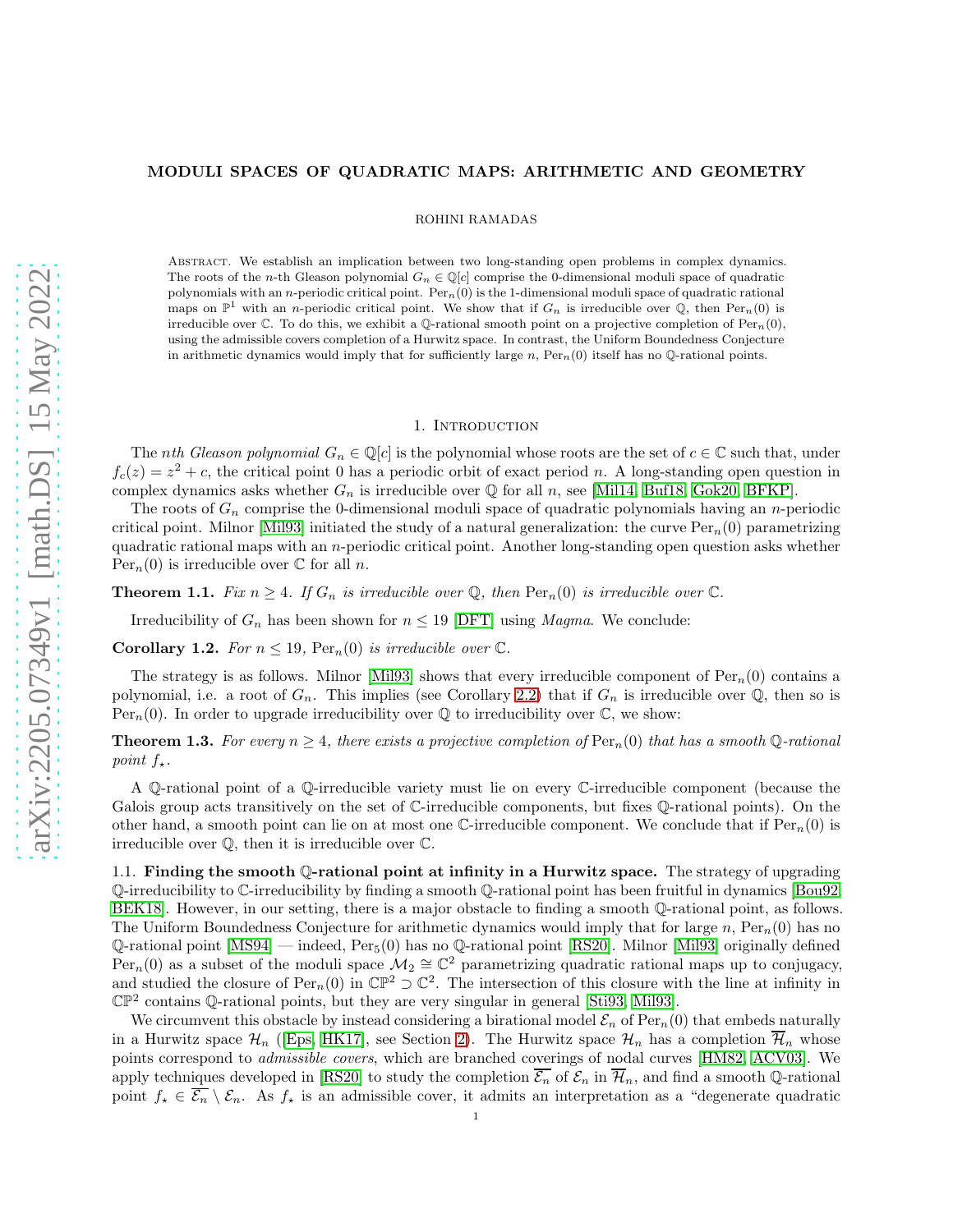

<span id="page-1-1"></span>FIGURE 1. The point  $f_{\star} \in \overline{\mathcal{H}}_n$ , see Section [3.](#page-3-0) On  $C_1 \cong \mathbb{P}_{\mathbb{Q}}^1$ , coordinates are chosen so that  $\eta_n$  is at "1", and  $\eta'_n$  at "-1",  $a_*$  at " $\infty$ " and  $a_1$  at "0".

map" (see Figure [1](#page-1-1) and Section [3\)](#page-3-0). The primary novel aspect of the present paper is the use of this modular interpretation to establish both  $\mathbb{Q}$ -rationality and smoothness of  $f_{\star}$ . This is a proof-of-concept for the usefulness of moduli spaces of admissible covers in studying dynamics on  $\mathbb{P}^1$ .

Remark 1.4. This technique appears to generalize well. We have found two other smooth Q-rational points on  $\overline{\mathcal{E}_n}$ , as well as a smooth Q-rational point on an analogous completion of the space of quadratic rational maps on  $\mathbb{P}^1$  with a pre-periodic critical point of pre-period 2 (and arbitrary period).

1.2. Notes and references. The moduli space  $Per_n(0)$  is an example of a *critical-orbit-relation* space of rational maps, i.e. it parametrizes conjugacy classes of rational maps of fixed degree, with a prescribed condition on a subset of critical orbits. Critical-orbit-relation spaces have been conjectured by Baker-DeMarco [\[BD13\]](#page-4-7) to be the only families of rational maps containing a Zariski-dense subset of post-critically finite rational maps; this conjecture has been proved in special cases [\[BD13,](#page-4-7) [FG15,](#page-4-8) [DWY15\]](#page-4-9).

In general, very little is known about the geometry of critical-orbit-relation spaces, but irreducibility has been proved in some important infinite families. Arfeux-Kiwi [\[AK20\]](#page-4-10) proved that the analog of  $\text{Per}_n(0)$  in the space of cubic polynomials is irreducible over C, and Buff-Epstein-Koch [\[BEK18\]](#page-4-4) proved irreducibility over C of spaces of quadratic rational maps (as well as cubic polynomials) with a pre-fixed critical point.

Finally, we note that there are natural transcendental covering spaces of  $Per_n(0)$  (more precisely, of  $\mathcal{E}_n$ ) called *deformation spaces* [\[Eps,](#page-4-5) [Ree09\]](#page-5-8), whose connectedness and contractibility have been studied in [\[HK17,](#page-5-6) [Hir19,](#page-5-9) [FKS22\]](#page-5-10).

1.3. Acknowledgements. This project was carried out at the Spring 2022 special semester in Complex Dynamics at the Mathematical Sciences Research Institute (MSRI). I am grateful to MSRI, the program organizers, and the program members for providing a vibrant research environment. I'm especially grateful to Curtis McMullen for bringing Theorem [2.1](#page-2-1) ([\[Mil93\]](#page-5-2)) to my attention, to Laurent Bartholdi for explaining Milnor's argument, and to both for useful comments on this manuscript. I'm also grateful to Rob Silversmith for useful conversations, typesetting the figures, and for useful feedback on this manuscript.

### 2. Background: the moduli spaces

<span id="page-1-0"></span>2.1. Quadratic rational maps. We denote by  $\mathcal{M}_2$  the space of quadratic rational self-maps of  $\mathbb{P}^1$ , up to conjugacy. In fact,  $M_2$  is isomorphic to  $\mathbb{A}^2$  over  $\mathbb C$  [\[Mil93\]](#page-5-2) and over  $\mathbb Q$  [\[Sil98\]](#page-5-11). For  $n \geq 1$ , let  $\text{Per}_n(0) \subsetneq M_2$  be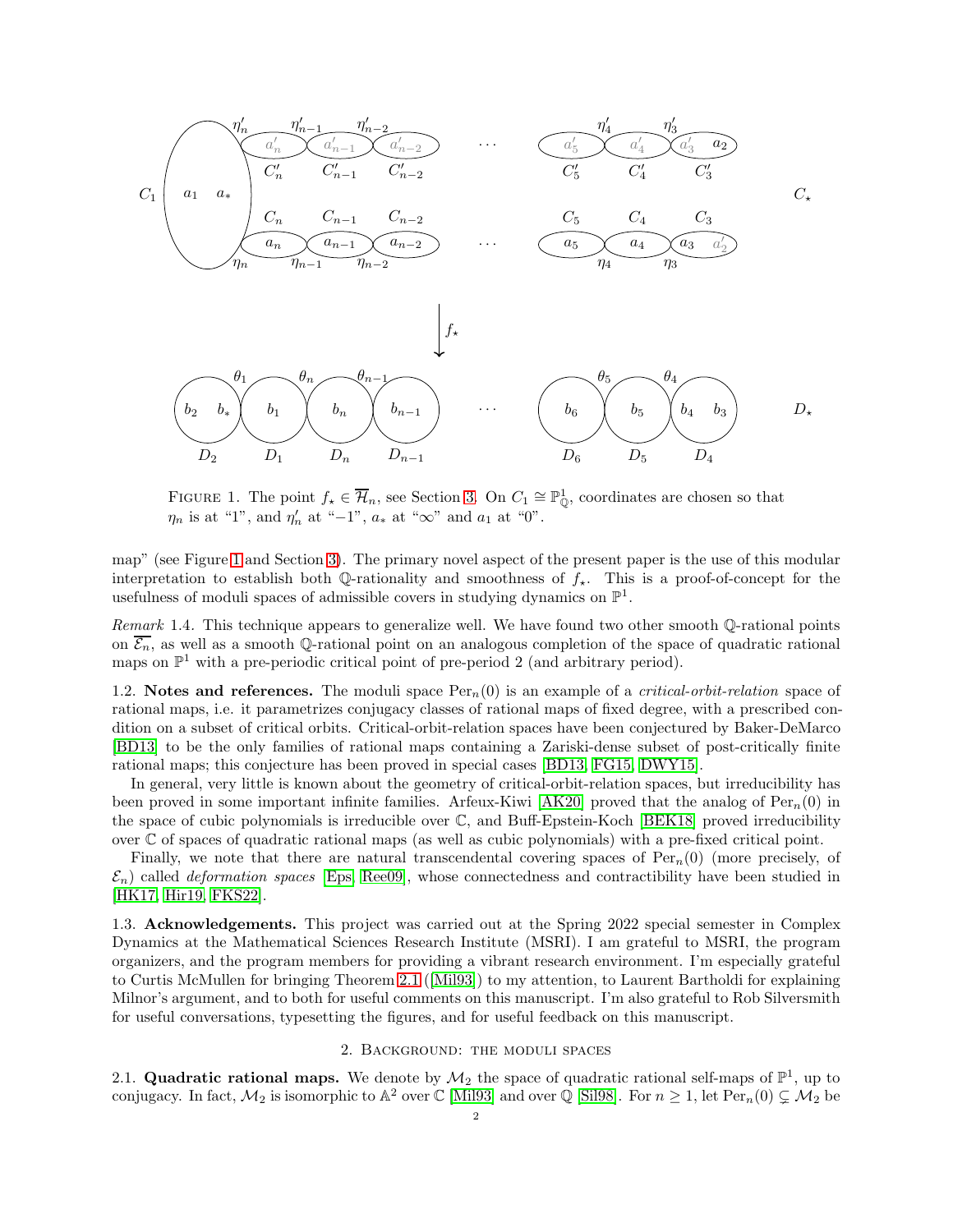the one-dimensional  $\mathbb{O}$ -subvariety parametrizing maps with an *n*-periodic critical point. Per<sub>1</sub>(0) is the locus of quadratic polynomials, and is a (vertical) line in  $\mathcal{M}_2 \cong \mathbb{A}^2$ . For  $n \geq 2$ , under the natural identification of  $Per_1(0)$  with the family  $\{f_c(z) = z^2 + c\}$ ,  $Per_n(0) \cap Per_1(0)$  is the set of roots of  $G_n$ . Lemma 4.1 of [\[Mil93\]](#page-5-2) establishes that for  $n \geq 2$ ,  $\text{Per}_n(0)$  only intersects the line at infinity in  $\mathbb{P}^2$  at points whose coordinates are roots of unity. In particular, for  $n \geq 2$ , Per<sub>n</sub>(0) does not meet Per<sub>1</sub>(0) at the line at infinity, which implies:

<span id="page-2-1"></span>**Theorem 2.1.** [Milnor; [\[Mil93\]](#page-5-2); Lemma 4.1 and Theorem 4.2] Every irreducible component of  $\text{Per}_n(0)$  has non-empty intersection with  $Per_1(0)$ .

As an immediate consequence, we obtain:

<span id="page-2-0"></span>**Corollary 2.2.** If  $G_n$  is irreducible over  $\mathbb{Q}$ , then so is  $\text{Per}_n(0)$ .

*Proof.* We apply Theorem [2.1](#page-2-1) to note that a non-trivial factorization of the equation cutting out  $\text{Per}_n(0)$  in  $\mathcal{M}_2$  would restrict a non-trivial factorization of  $G_n$  on Per<sub>1</sub>(0).

2.2. The Hurwitz space. Let  $M_{0,n}$  be the moduli space of *n*-pointed genus-0 curves, i.e.,  $M_{0,n}$  parametrizes tuples  $(C, p_1, \ldots, p_n)$ , where C is a smooth genus-0 curve, and  $p_1, \ldots, p_n \in C$  are distinct. Let  $\mathcal{H}_n$  be the space parametrizing tuples

$$
(C, D, f, a_*, a_1, \ldots, a_n, a'_2, \ldots, a'_n, b_*, b_1, \ldots, b_b),
$$

where C and D are smooth genus-0 curves,  $a_*, a_1, \ldots, a_n, a'_2, \ldots, a'_n \in C$  are distinct,  $b_*, b_1, \ldots, b_n \in D$ are distinct, and  $f: C \to D$  is a degree-2 map for which  $a_*$  and  $a_1$  are critical and such that  $f(a_*) = b_*,$  $f(a_1) = b_2$ ,  $f(a_n) = f(a'_n) = b_1$ , and  $f(a_i) = f(a'_i) = b_{i+1}$  for  $i = 2, ..., n-1$ . There are two maps  $\pi_a, \pi_b : \mathcal{H}_n \to \mathcal{M}_{0,n}$ , where

$$
\pi_a((C, D, f, a_*, a_1, \ldots, a_n, a'_2, \ldots, a'_n, b_*, b_1, \ldots, b_b)) = (C, a_1, \ldots, a_n)
$$
  

$$
\pi_b((C, D, f, a_*, a_1, \ldots, a_n, a'_2, \ldots, a'_n, b_*, b_1, \ldots, b_b)) = (D, b_1, \ldots, b_n)
$$

Let  $\Delta \subseteq M_{0,n} \times M_{0,n}$  be the diagonal, and  $\mathcal{E}_n := (\pi_a \times \pi_b)^{-1}(\Delta)$ .

<span id="page-2-3"></span>**Lemma 2.3** (See also [\[HK17,](#page-5-6) [RS20\]](#page-5-4)). There is a birational map  $\nu : \mathcal{E}_n \to \text{Per}_n(0)$ , defined over  $\mathbb{Q}$ .

*Proof.* There are universal curves C and D over  $\mathcal{H}_n$ , together with sections  $\mathbf{a}_*, \mathbf{a}_1, \ldots, \mathbf{a}_n, \mathbf{a}'_2, \ldots, \mathbf{a}'_n$  of C, and sections  $\mathbf{b}_*, \mathbf{b}_1, \ldots, \mathbf{b}_n$  of  $\mathcal{D}$ , and a universal degree-2 map  $\mathbf{f} : \mathcal{C} \to \mathcal{D}$ , all defined over  $\mathbb{Q}$  [\[ACV03\]](#page-4-6). Because C and D have more than 3 disjoint sections, they are each isomorphic to  $\mathbb{P}^1 \times \mathcal{H}_n$ . There is an isomorphism  $\mathcal{C}|_{\mathcal{E}_n} \to \mathcal{D}|_{\mathcal{E}_n}$ , defined over Q, identifying  $a_i$  with  $b_i$ . Under this identification, f restricts to a family of quadratic rational self-maps of  $\mathbb{P}^1$  parametrized by  $\mathcal{E}_n$ . This induces a morphism  $\nu : \mathcal{E}_n \to \mathcal{M}_2$ , defined over  $\mathbb Q$  [\[Sil98\]](#page-5-11). Since every rational map in the family has an *n*-periodic critical point, we have  $\nu(\mathcal{E}_n) \subset \text{Per}_n(0)$ . To see that  $\nu$  is birational, we construct a rational inverse. Let  $\text{Per}_n(0)^\circ \subsetneq \text{Per}_n(0)$  be the non-empty Zariski-open subset (defined over  $\mathbb{Q}$ ) where one critical point is not *n*-periodic and the map has no nontrivial automorphisms. On  $\text{Per}_n(0)^\circ$ , one can mark the *n*-periodic critical point and its forward image, the inverse images of the points in the  $n$ -cycle, and the other critical point and its image. This induces a map  $\text{Per}_n(0)^\circ \to \mathcal{H}_n$ , which by construction is an inverse of  $\nu$ .

<span id="page-2-2"></span>**Corollary 2.4.** Per<sub>n</sub>(0) is irreducible over Q (resp. C) if and only if  $\mathcal{E}_n$  is irreducible over Q (resp. C).

2.3. Stable curves and admissible covers. Given a finite set  $S$ , an  $S$ -marked stable genus-0 curve is a connected nodal genus-0 curve  $C$ , together with an injection from  $S$  into the smooth locus of  $C$  such that every irreducible component has at least three points that are either marked or nodes.  $M_{0,n}$  is the Deligne-Mumford completion of  $M_{0,n}$ ; its geometric points correspond to n-marked stable genus-0 curves. Let  $\overline{\mathcal{H}}_n$ be the projective completion of  $\mathcal{H}_n$  whose geometric points correspond to *admissible covers* [\[ACV03,](#page-4-6) [HM82\]](#page-5-7), i.e. tuples

$$
(C, D, f, a_*, a_1, \ldots, a_n, a'_2, \ldots, a'_n, b_*, b_1, \ldots, b_b),
$$

where

- C is a stable  $\{a_*, a_1, \ldots, a_n, a'_2, \ldots, a'_n\}$ -marked genus-0 curve,
- *D* is a stable  $\{b_*, b_1, \ldots, b_n\}$ -marked genus-0 curve,
- $f: C \to D$  is a finite degree-2 map for which  $a_*$  and  $a_1$  are critical, satisfying: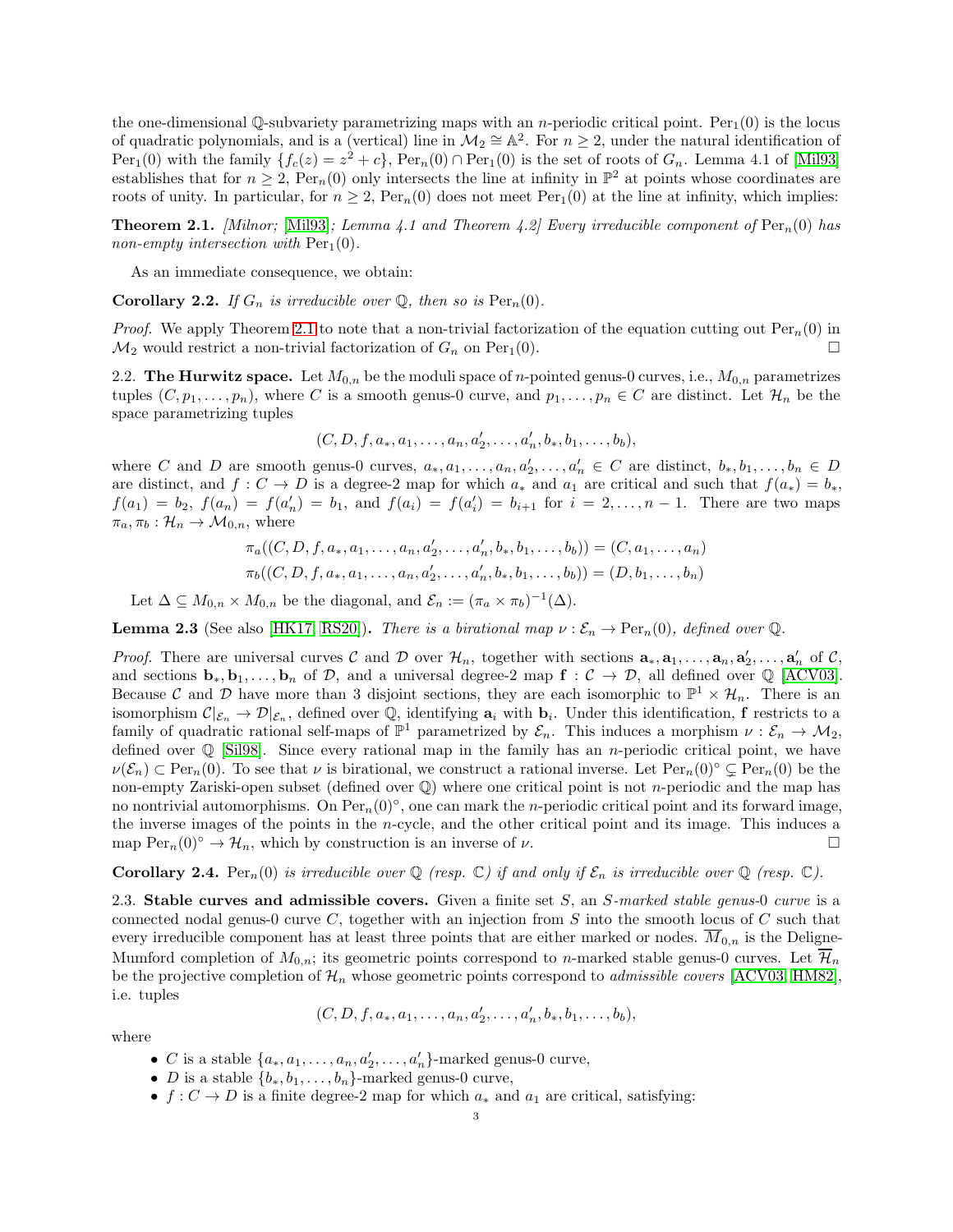- $-f(a_*) = b_*, f(a_1) = b_2$ , and  $f(a_n) = f(a'_n) = b_1$ , for  $i = 2, ..., n-1$ ,  $f(a_i) = f(a'_i) = b_{i+1}$ ,
- nodes of C map to nodes of D, and smooth points of C map to smooth points of D,
- away from  $a_*$  and  $a_1$ , the only ramification of f is at nodes of C, and
- (Balancing condition) at each node  $\eta \in C$ , the two different branches at  $\eta$  map to the two different branches at  $f(\eta) \in D$ , and map with equal local degree.

The maps  $\pi_a$  and  $\pi_b$  extend to maps from  $\overline{\mathcal{H}}_n$  to  $\overline{M}_{0,n}$ . Let  $\overline{\Delta} \subseteq \overline{M}_{0,n} \times \overline{M}_{0,n}$  be the diagonal, and let  $\overline{\mathcal{E}_n}^+ := (\pi_a \times \pi_b)^{-1}(\overline{\Delta})$ . Note that  $\overline{\mathcal{E}_n}^+$  contains the Zariski closure  $\overline{\mathcal{E}_n}$  of  $\mathcal{E}_n$ , but in general also contains irreducible components supported on  $\overline{\mathcal{H}}_n \setminus \mathcal{H}_n$ .

## 3. The smooth Q-rational point

<span id="page-3-0"></span>In this section, we fix  $n \geq 4$ . We describe a Q-rational point  $(C_{\star}, D_{\star}, f_{\star}) \in \overline{\mathcal{H}}_n$ , as depicted in Figure [1.](#page-1-1) Precisely:

- The  $C_i$ s,  $C_i$ 's, and  $D_i$ s label irreducible components of  $C_{\star}$  and  $D_{\star}$  (depicted as ellipses),
- The  $a_i$ s,  $a'_i$ s, and  $b_i$ s inside an ellipse are the marked points on that irreducible component,
- $f_{\star}$  maps  $C_{\star}$  to  $D_{\star}$  "vertically", and the restriction of  $f_{\star}$  to any  $C_i$  or  $C'_i$  except for  $C_1$  is the unique isomorphism sending marked points to marked points and nodes to nodes as depicted.
- On  $C_1 \cong \mathbb{P}^1_{\mathbb{Q}}$ , coordinates are chosen so that  $\eta_n$  is at "1", and  $\eta'_n$  at "−1",  $a_*$  at "∞" and  $a_1$  at "0". The map  $f_{\star}|_{C_1}: C_1 \to D_2$  is the map  $z \mapsto z^2$ , with coordinates on  $D_2$  so that  $b_*$  is at  $\infty$ ,  $b_2$  is at 0, and  $\theta_1$  is at 1.

<span id="page-3-1"></span>**Lemma 3.1.** The point  $(C_{\star}, D_{\star}, f_{\star}) \in \overline{\mathcal{H}}_n$  is Q-rational.

*Proof.* The above construction was over Q. In particular,  $C_1$  is the only component of  $C_{\star}$  with more than three special points, and the cross-ratio of the four special points on  $C_1$  is  $-1$ . Every component of  $D<sub>\star</sub>$  has exactly three special points.  $\square$ 

**Lemma 3.2.** The point  $(C_{\star}, D_{\star}, f_{\star})$  lies in  $\overline{\mathcal{E}_n}^+$ .

*Proof.* The common stabilization of  $(C_\star, a_1, \ldots, a_n)$  and  $(D_\star, b_1, \ldots, b_n)$  is the stable curve  $(X_\star, p_1, \ldots, p_n)$ depicted in Figure [2,](#page-4-11) so

$$
\pi_a((C_{\star}, D_{\star}, f_{\star})) = \pi_b((C_{\star}, D_{\star}, f_{\star})) = (X_{\star}, p_1, \ldots, p_n) \in \overline{M}_{0,n}.
$$

<span id="page-3-2"></span>**Lemma 3.3.** The point  $(C_*, D_*, f_*)$  lies in  $\overline{\mathcal{E}_n}$ , and is a smooth point of  $\overline{\mathcal{E}_n}$ .

*Proof.* The proof is a computation in local coordinates on  $\overline{\mathcal{H}}_n$ , as developed in Sections 3.4 and 3.5 in [\[RS20\]](#page-5-4), based on deformation theory arguments from [\[DM69,](#page-4-12) [Knu83,](#page-5-12) [HM82\]](#page-5-7). We base change to C, and use notation from Figures [1](#page-1-1) and [2.](#page-4-11)

In a (formal) neighbourhood of  $(C_\star, D_\star, f_\star)$ ,  $\mathcal{H}_n$  admits local coordinates  $(s_1, \ldots s_{n-2})$ , where  $s_i$  is a nodesmoothing parameter for  $\eta_{n+1-i}$  – as well as for  $\eta'_{n+1-i}$  and for  $f_{\star}(\eta_{n+1-i})$ . (This last fact is because all of the nodes  $\eta_i$  are unramified.) In a (formal) neighbourhood of  $(X_\star, p_1, \ldots, p_n)$ ,  $\overline{M}_{0,n}$  admits local coordinates  $t_1, \ldots, t_{n-3}$ , where  $t_i$  is a node-smoothing parameter for  $\gamma_i$ . Using Figures [1](#page-1-1) and [2,](#page-4-11) we can write  $\pi_a^*(t_j)$  and  $\pi_b^*(t_j)$  in terms of the coordinates  $s_i$ , as follows. Observe:

- On  $X_{\star}$ , the only node separating  $p_1$  and  $p_2$  from  $p_3, \ldots, p_n$  is  $\gamma_1$ , for which  $t_1$  is a node-smoothing parameter.
- On  $C_{\star}$ , the only node that separates  $a_1$  and  $a_2$  from  $a_3, \ldots, a_n$  is  $\eta_n$ , for which  $s_1$  is a node-smoothing parameter.
- On  $D_{\star}$ , the only node that separates  $b_1$  and  $b_2$  from  $b_3, \ldots, b_n$  is  $\theta_n$ , for which  $s_2$  is a node-smoothing parameter.

We infer that  $\pi_a^*(t_1) = \alpha_1 s_1$  and  $\pi_b^*(t_1) = \beta_1 s_2$ , where  $\alpha_1$  and  $\beta_1$  are non-vanishing regular functions on a formal neighbourhood of  $f_{\star} \in \overline{\mathcal{H}}_n$ . Similar computations tell us that for all  $i = 1, 2, \ldots n-3$ , we have

$$
\pi_a^*(t_i) = \alpha_i s_i \qquad \text{and} \qquad \pi_b^*(t_i) = \beta_i s_{i+1},
$$

where  $\alpha_i$  and  $\beta_i$  are non-vanishing regular functions on a formal neighbourhood of  $f_{\star}$ .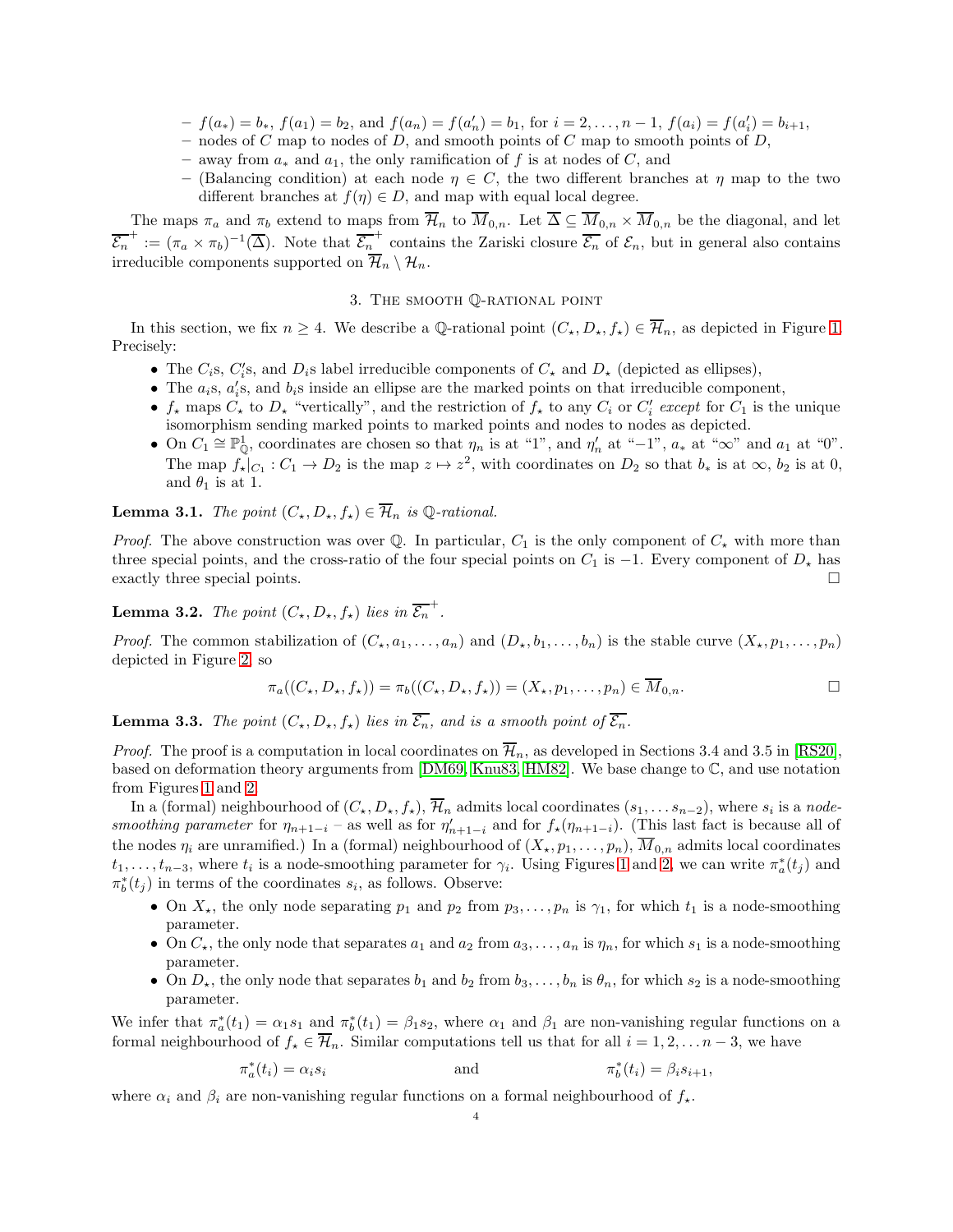$$
\begin{array}{ccc}\n\begin{pmatrix}\n\gamma_1 & \gamma_2 \\
p_2 & p_1\n\end{pmatrix} & \begin{pmatrix}\np_n \\
p_{n-1}\n\end{pmatrix} & \cdots & \begin{pmatrix}\n\gamma_{n-4} & \gamma_{n-3} \\
p_6 & p_5\n\end{pmatrix} & \begin{pmatrix}\np_4 & p_3\n\end{pmatrix} & X_{\star} \\
X_1 & X_2 & X_3\n\end{array}
$$

<span id="page-4-11"></span>FIGURE 2. The stable curve  $(X_\star, p_1, \ldots, p_n) \in \overline{M}_{0,n}$  that is the common stabilization of  $(C_\star, a_1, \ldots, a_n)$  and  $(D_\star, b_1, \ldots, b_n)$ .

In a formal neighbourhood of  $f_\star$ ,  $\overline{\mathcal{E}_n}^+$  is cut out by the equations  $=\pi_a^*(t_i)=\pi_b^*(t_i)$ , which can be rewritten as  $\alpha_i s_i = \beta_i s_{i+1}$ . (In these coordinates,  $f_*$  is identified with the origin.) These equations describe a (germ of a) curve, smooth at the origin, that does not lie in any of the coordinate hypersurfaces  $\{s_i = 0\}$ . On the other hand, in these coordinates, the boundary  $\overline{\mathcal{H}}_n \setminus \mathcal{H}_n$  is identified with the union of the  $(n-2)$  coordinate hypersurfaces  $\{s_i = 0\}$ . We conclude two things: First, near  $f_\star$ ,  $\overline{\mathcal{E}_n}^+$  does not generically lie in  $\overline{\mathcal{H}}_n \setminus \mathcal{H}_n$ . In other words,  $f_{\star}$  is in  $\overline{\mathcal{E}_n}$ . Second,  $\overline{\mathcal{E}_n}$  is smooth at  $f_{\star}$ .

We tie together the various strands to complete the proof of Theorem [1.1.](#page-0-0)

*Proof of Theorem [1.1.](#page-0-0)* Suppose that  $G_n$  is irreducible over Q. Then by Theorem [2.2,](#page-2-0)  $\text{Per}_n(0)$  is irreducible over Q. By Corollary [2.4,](#page-2-2)  $\mathcal{E}_n$  is irreducible over Q, and therefore so is  $\mathcal{E}_n$ . Since  $\mathcal{E}_n$  is Q-irreducible, the Galois group acts transitively on its set of C-irreducible components. The point  $f_{\star} \in \mathcal{E}_n$ , being Q-rational [3.1,](#page-3-1) must therefore lie on every C-irreducible component. On the other hand,  $f_{\star}$  is a smooth point [3.3](#page-3-2) and so can lie on at most one C-irreducible component. We conclude that  $\overline{\mathcal{E}_n}$  is irreducible over C. By Corollary [2.4,](#page-2-2)  $\text{Per}_n(0)$  is irreducible over  $\mathbb{C}$ .

Remark 3.4 (Proof of Theorem [1.3\)](#page-0-1). We have not quite proved Theorem  $1.3$  — doing so was not strictly necessary for Theorem [1.1.](#page-0-0)  $\overline{\mathcal{E}_n}$  has a smooth Q-rational point, but it is not a completion of Per<sub>n</sub>(0), merely a birational model. In fact, using notation from the proof of Lemma [2.3,](#page-2-3)  $\nu : \mathcal{E}_n \to \text{Per}_n(0)$  identifies pairs of points where both critical points are *n*-periodic. We prove Theorem [1.3](#page-0-1) by glueing  $Per_n(0)$  to an open subset of  $\overline{\mathcal{E}_n}$  along a common open subset. Let  $S = \nu^{-1}(\text{Per}_n(0) \setminus \text{Per}_n(0)^\circ)$ ; S is a 0-dimensional Q-subscheme of  $\mathcal{E}_n$  and therefore also of  $\overline{\mathcal{E}_n}$ . Let  $\overline{\mathcal{E}_n}^{\circ} := \overline{\mathcal{E}_n} \setminus S$ , and note that  $\mathcal{E}_n \setminus S$  is open in  $\overline{\mathcal{E}_n}^{\circ}$ . By the proof of Lemma [2.3,](#page-2-3) the restriction  $\nu : \mathcal{E}_n \setminus S \to \text{Per}_n(0)^\circ$  is an isomorphism. We glue  $\overline{\mathcal{E}_n}^\circ$  with  $\text{Per}_n(0)$  along their shared open set  $\mathcal{E}_n \setminus S \cong \text{Per}_n(0)^\circ$  to obtain a projective completion of  $\text{Per}_n(0)$ , on which  $f_*$  is a smooth Q-rational point.

#### **REFERENCES**

- <span id="page-4-6"></span>[ACV03] Dan Abramovich, Alessio Corti, and Angelo Vistoli. Twisted bundles and admissible covers. *Comm. Algebra*, 31(8):3547–3618, 2003.
- <span id="page-4-10"></span>[AK20] Matthieu Arfeux and Jan Kiwi. Irreducibility of periodic curves in cubic polynomial moduli space. *ArXiv e-prints*, 2020. [arXiv:2012.14945](https://arxiv.org/abs/2012.14945).
- <span id="page-4-7"></span>[BD13] Matthew Baker and Laura DeMarco. Special curves and postcritically finite polynomials. *Forum Math. Pi*, 1:e3, 2013.
- <span id="page-4-4"></span>[BEK18] Xavier Buff, Adam L. Epstein, and Sarah Koch. Rational maps with a preperiodic critical point. *ArXiv e-prints*, 2018. [arXiv:1806.11221](http://arxiv.org/abs/1806.11221).
- <span id="page-4-1"></span>[BFKP] Xavier Buff, William Floyd, Sarah Koch, and Walter Parry. Factoring Gleason polynomials modulo 2. *J. Th´eor. Nombres Bordeaux*. To appear.
- <span id="page-4-3"></span>[Bou92] Thierry Bousch. *Sur quelques problemes de dynamique holomorphe*. PhD thesis, Paris 11, 1992.
- <span id="page-4-0"></span>[Buf18] Xavier Buff. On postcritically finite unicritical polynomials. *New York J. Math*, 24:1111–1122, 2018.
- <span id="page-4-2"></span>[DFT] John Doyle, Paul Fili, and Bella Tobin. personal communication.
- <span id="page-4-12"></span>[DM69] Pierre Deligne and David Mumford. The irreducibility of the space of curves of given genus. *Publ. Math. Inst. Hautes Études Sci.*, 36(1):75–109, 1969.
- <span id="page-4-9"></span>[DWY15] Laura DeMarco, Xiaoguang Wang, and Hexi Ye. Bifurcation measures and quadratic rational maps. *Proc. Lond. Math. Soc.*, 111:149–180, 2015.
- <span id="page-4-5"></span>[Eps] Adam Epstein. Transversality in holomorphic dynamics. [http://homepages.warwick.ac.uk/](http://homepages.warwick.ac.uk/~mases/Transversality.pdf) ∼mases/Transversality.pdf.
- <span id="page-4-8"></span>[FG15] Charles Favre and Thomas Gauthier. Distribution of postcritically finite polynomials. *Isr. J. Math.*, 209:235–292, 2015.